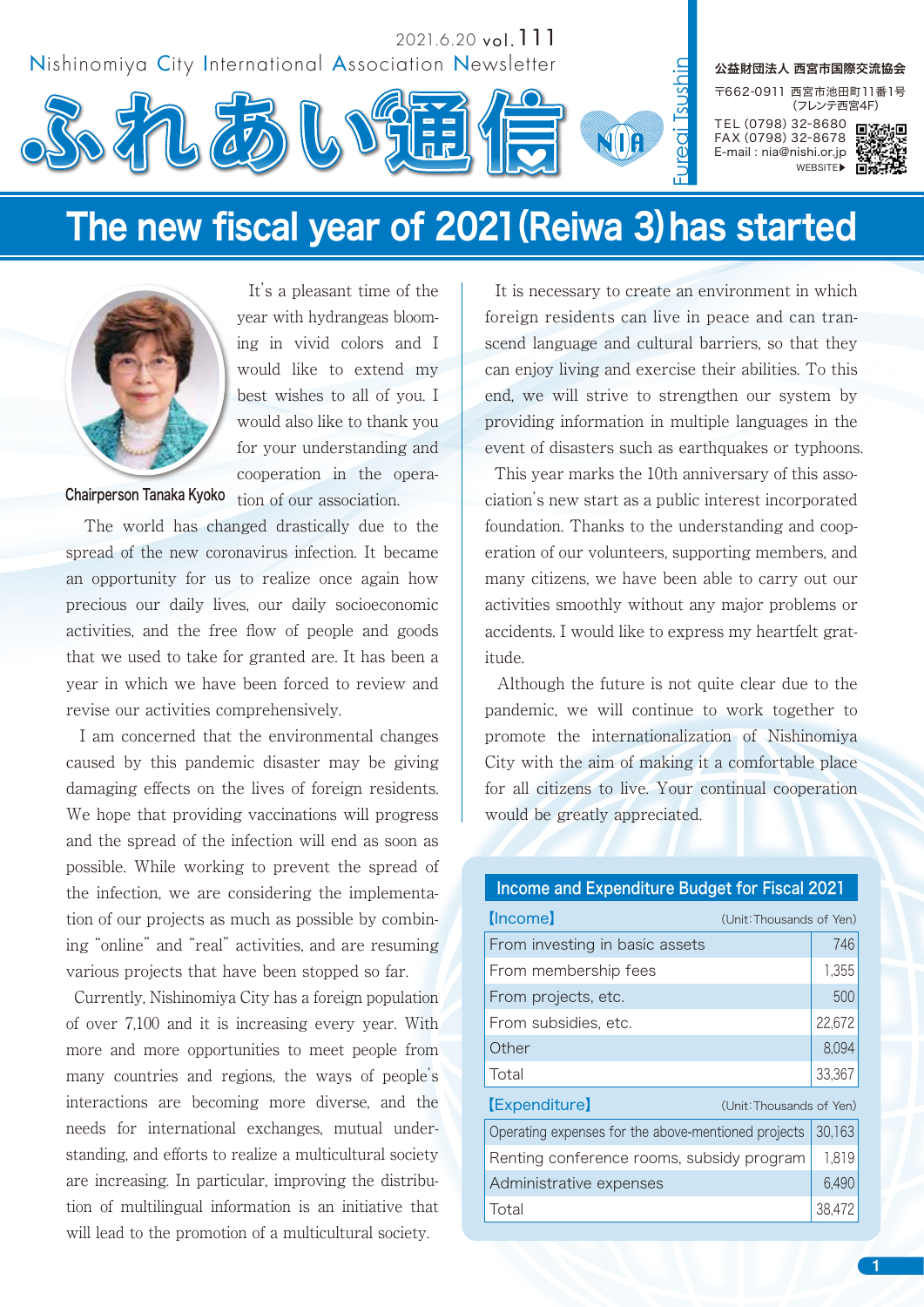# **Cherry Blossom Viewing with Multicultural Parents and Children**

**36036600 (8)** 

 Nishinomiya International Kids Club is a volunteer group for babies/pre-school children with foreign roots and their parents, organized mainly by mothers who are now raising their children. The club usually meets once a month to enjoy seasonal events and games for parents and children. Since the activities are held with small children, they proceed with a relaxed atmosphere.

 "*Hanami*" is an essential Japanese event held every year when cherry blossoms are in bloom. In recent years, they have met at Ikeda Park located near to both the JR Nishinomiya Station and the NIA office as our *hanami* site. It is a small park and not many people visit. Last year, they had to give up holding the event due to the declaration of a state of emergency. This year we decided that there was no need to worry about crowds or being in a densely populated closed space there, so we held the event paying full attention to the prevention of infection.

 It was a perfect day for cherry blossom viewing. The blossoms were just about

### $\sim$  at a park as usual  $\sim$

beginning to fall since they started to bloom early this year. As the meeting time approached, parents and children began to gather gradually. There were 9 pairs registered for the day, 11 adults and 13 children. The children ranged from an eight-month-old baby to five-year-old



kindergarteners, and the parents were from various countries. When all the participants were present, the representative called out to everyone to gather and introduce themselves.

 Then we laid out picnic sheets wherever we liked and did some simple crafts. Cherry petals that had started to fall and

torn colored paper were pasted on the provided paper and placed in a small frame. A variety of age-appropriate works were made.

 The participants had learned about this event in various ways - Some were invited by their kindergarten friends, others found out about it from the NIA website, and so on. There was no end to the chatting as everyone talked about their child-rearing problems and exchanged information. At the end of the meeting before parting, they made an announcement about the next meeting.

 Since our volunteers also came with children, we asked them how they had planned and prepared for the event. They said, "It is difficult for us to get together because we have small children and the coronavirus issue, so we use LINE to consult with each other. We roughly divide up our roles and each of us thinks about it. It's not difficult because we don't make any firm rules so that the children can enjoy their time freely." The young mothers seem to have a natural and easy way of interacting.

**Sweets in the World** ⤤ **Ingredients** (for 8 to 10 pieces) Shiratamako (sweet rice flour) ………………………………… 100g ・Sugar ………………………… 50g ・Water……………………… 140cc  $\cdot$  Shiro-an (white bean paste)  $\cdots$  150g (sweet bean-paste if you like) ・Katakuriko(potato starch)…adequate · Favorite fruits (strawberry, kiwi, muscat, tangerine etc.) How to make ①Divide shiro-an into 10 equal pieces and flatten them into a disk shape. spatula, cover it with plastic wrap again, heat it again at 600W in a ⑧Divide the dough into 10 pieces **"Fruit Daifuku"** from Japan

Wrap a piece of fruit up with each one. ②Put an ample amount of the potato starch in a flat container.

③Put shiratamako into a microwave safe bowl and pour 100cc water little by little and mix well with a spatula.

④Add sugar and the rest of water

in the bowl and mix them again. ⑤Loosely cover the bowl with plastic wrap, and heat it at 600W in a

microwave oven for 2 and 1/2 min. ⑥Take the dough of ⑤ out of the oven and knead it firmly with a wet

microwave oven for 1 and 1/2 min. ⑦Take it out from the microwave oven and knead it firmly again until it becomes smooth in texture. Then place it in the container of ②, powder it with the starch by using a strainer. Spread the dough with hands that are dredged in starch-powder.

and make them into 8cm circular shapes. Put one in your palm and place the fruit of ① on the dough, then pull up the edge of it to wrap the fruit. Turn it over to smooth it out and finish it.



Sweets have a way of melting people's hearts with both the young and adults. This column will introduce you to various sweets from around the globe, and are associated with seasonal events.

 "Ichigo-Daifuku" has often been seen at Japanese-style confection stores for around 10 years. A strawberry surrounded by sweet bean paste is enclosed in a soft rice-cake layer. The sweet and sour taste of the fruit and the sweet taste of the bean paste blend nicely with the soft texture of the doughy wrapping. This delicacy that bursts in your mouth has come to be known as the new "Daifuku".

 Daifuku appears to have roots from a snack people made at home over 400 years ago called "腹太餅("harabuto-mochi stomach/fat/mochi). At that time, it was more salty in flavor. However, in the middle of the Edo Era (late 18th century), sugar became available to ordinary people. Making it more sweet caused the treat to become more popular and to change its name in kanji from "大 腹餅("daifuku-mochi big/stomach/mochi) to "大福 餅" (daifuku-mochi big/luck/mochi).

 At that time, Daifuku-mochi became stiff easily and it had to be toasted when eaten. But its texture became softer around 50 years ago, thanks to the liberal addition of sugar. Adding sugar to mochi-powder has resulted in making mochi softer as time goes by. Wrapping fruits with a high-water content has also become possible . Nowadays, Daifuku stuffed with ice-cream or fresh cream can also be seen. Since you can make it easily with a microwave oven, feel free to try making it with your children. (Y U)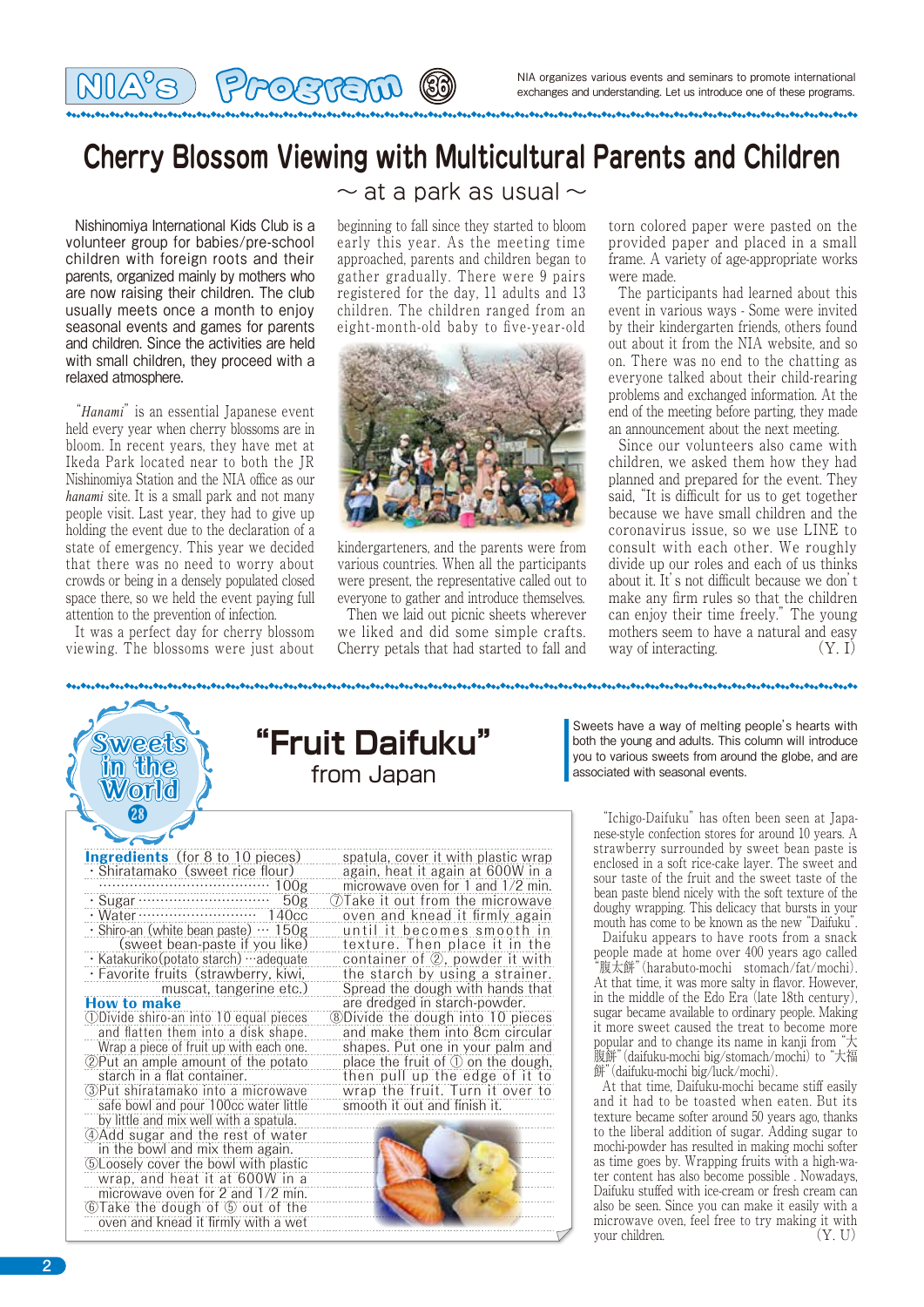The interviewee in this issue is Ms. L' Shawn Howard from Colorado in the U.S.A. With her husband and two children, she lives in a neat housing area situated on a small hill in northern Nishinomiya and is in the middle of child rearing in a foreign country with a lot of challenges.

29

## Life is a challenge

 At precisely the time when the whole country of Japan and every other country was fighting the spread COVID-19, the excessive burden was not only on the medical professions, the economic world, and on many adults but it was also on weak little children. Ms. L' Shawn and her family were forced to change their life plan because of COVID-19. They had planned to leave Japan for their children's education when the pandemic hit.

 The first time L' Shawn from Colorado came to Japan was in 2002, when she applied for the JET program as a senior at Colorado State University and was accepted. She was quite interested in the Japanese culture because she was attracted by the Japanese animation that was introduced by a Japanese student who stayed in her home when she was a teenager. She was placed in Yamagata prefecture to be an assistant language teacher at public

senior high schools. Even though she had become familiar with that area and made close friends, she had to return to Colorado 3 years later as the program finished. She returned to the University to get a master's degree in Teaching English to Speakers of Other Languages (TESOL). In 2008, she was invited by Kobe Kaisei Women's College to teach in their English department



and made a contract for 3 years. At that time, she was planning to open a language school in Yamagata after the contract. In March of 2011, the East Japan Earthquake happened just before they moved to Yamagata. Their move was delayed, and the plan was not actualized. They lived in Yamagata only one year but returned to Kobe as Kobe Kaisei Women's college asked L' Shawn to return in 2012, and they have lived in

the area since then.

 During her stay in Japan, she conceived two children and has been raising the children with her supportive husband. Even though parental care has been always cooperative work with her husband who is willing to handle most household chores, they had face challenging period as their daughter was diagnosed with ADHD when she was in the first grade. A person with ADHD has difficulty working in a group or concentrating, so a child with ADHD might have trouble fitting in at school. This was the case with L' Shawn's daughter. Therefore, they are looking for alternative learning environment with teachers and staff that will support and understand their daughter's learning differences. She had decided to go back to Colorado, but it is difficult because the pandemic happened.

 She also started to train to be a "Life Coach" in 2017. This is a job that one might help to lead a person who wants to live one's life seriously. There is no limit of living places as online training and business is possible. She is looking for all the possible ways to use her ability and think about her children's future. She is always positively living, even if she must overcome natural disasters, pandemics, and handling other pains for special childcare. "Life is a challenge" she says with a big smile.  $(M, M)$ 

## **NIA Information Box CONTROLLER INFORMATION**

|  | <b>8</b> <sup>3</sup> Free Consultation for Non-Japanese residents |  |  |
|--|--------------------------------------------------------------------|--|--|
|  |                                                                    |  |  |

A judicial scrivener will provide consultations free of charge (under seal of secrecy). Please make an appointment by email or by telephone.

| Date & Time                      | Subject | Place                                   |
|----------------------------------|---------|-----------------------------------------|
| July.18 (Sun.), 2021 13:00~16:00 |         | NIA<br>Visa Status   Conference<br>Room |
| Sep.19 (Sun.), 2021 13:00~16:00  |         |                                         |